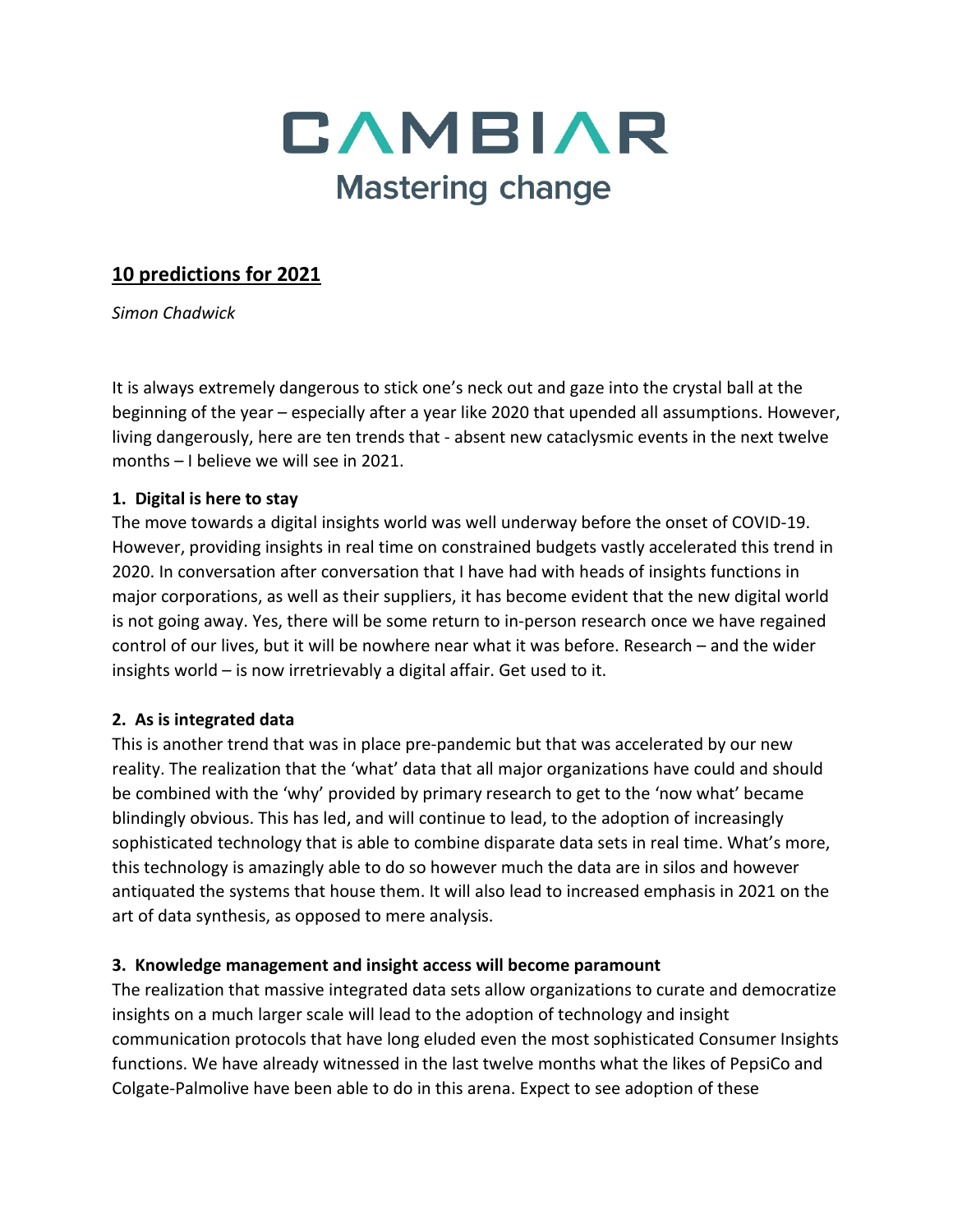technologies and protocols become much broader in 2021 – and the competition to provide them to become even fiercer.

## **4. Talent needs will change**

As Consumer Insights and Data Analytics functions address these accelerated changes, so too will their assessment of what they need in terms of talent change. First class researchers will always be needed, but they will increasingly need to be mated with first class data scientists, knowledge management specialists, tech-methodological specialists (for example, in video analytics), synthesists, story tellers and consultants. Expect to see considerable changes in corporate Consumer Insights talent mixes during 2021.

# **5. CI will gradually walk the walk in terms of diversity**

The #BLM movement and the tragedies that spurred it on as a global movement in 2020 made an impact on the Insights profession during the year. We saw the arrival of groups such as CoRE and Insights in Color, challenging us all to examine diversity within our organizations. We also saw global and national associations, such as ESOMAR, the MRS and Insights Association, take up the subject with great seriousness. Insights companies and functions will need to walk the walk where diversity is concerned in 2021, or risk facing reputational consequences. It won't happen overnight but expect to see a much more diverse workforce (and leadership profile) over the next few years.

# **6. Sample integrity will be resurrected as a major topic of conversation**

And thinking of diversity, there will be more recognition that the convenience samples on which we have come to depend will have to do a much better job of including marginalized populations – and indeed, that these populations need to be heard. Sample quality as a whole will be a topic of conversation, and maybe even action (one can always hope). Expect to see new sample suppliers arrive on the scene touting a better user experience, more inclusion, better targeting and higher quality.

### **7. Impact measurement and accountability will become fashionable**

The COVID era thrust many corporate Consumer Insights functions into the senior management limelight. Suddenly, they were front and center in researching behavior changes and constructing scenarios and strategies for a post-pandemic world. They rose from being a cost center into being a fundamental part of corporate response to crisis. The key need in 2021 will for such functions to retain that status, especially as the world reverts to whatever is going to become 'normal'. To do so, they will need to prove their value to their enterprises and their impact on the success of those enterprises. For this to happen, they will need to work out how to measure and communicate that impact. Initial evidence suggests that many CI functions are already trying to do just that.